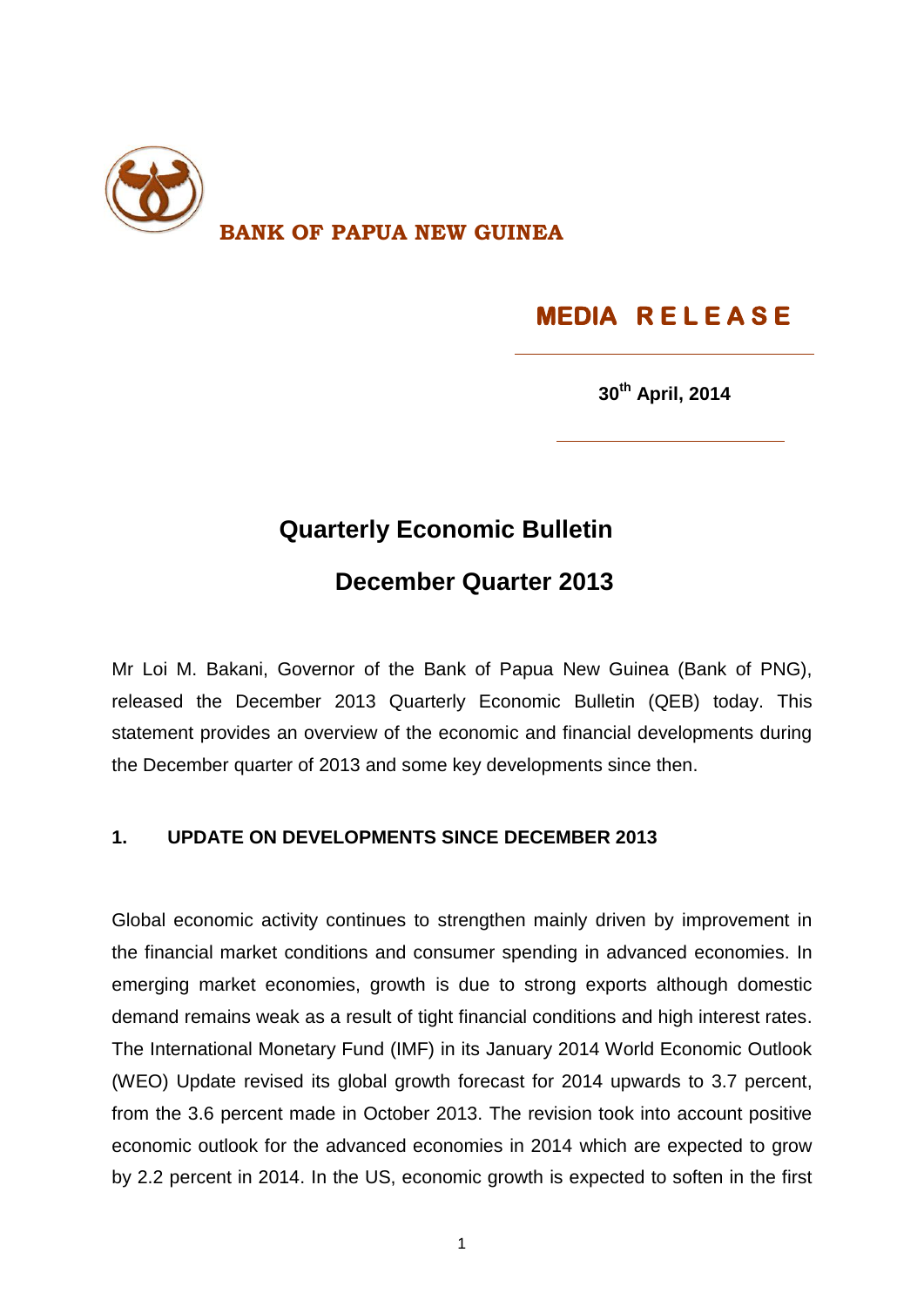quarter of 2014 mainly as a result of the unusual cold weather but to pick up for the remainder of the year as domestic demand strengthens and supported by Federal Government spending. The euro area economy is expected to continue to recover in 2014 as confidence improves and, financial market fragmentation and fiscal consolidation eases. Growth is mainly export driven and pick-up in economic activity will be modest in economies under stress as debt related issues and high unemployment continue to constrain domestic demand. In Japan, planned fiscal consolidation combined with the implementation of a higher consumption tax rate that takes effect on 1<sup>st</sup> April 2014 is projected to affect growth. The emerging market and developing economies are expected to grow by around 5.1 percent in 2014, with improved prospects in all regions.

Global inflation is projected to be marginally higher in 2014, mainly reflecting the recovery in the advanced economies which is offset by low prices projected for food and energy. In 2014, the IMF projected inflation of 1.8 percent in advanced economies and 5.7 percent in emerging market and developing economies. The World Bank forecast international food prices to remain low in 2014 given record harvest in wheat, maze and rice, increasing availability of supply and stronger global stocks. Low imported price of imports, especially food, is good for PNG.

On the other hand, PNG's export commodity prices are expected to decline. Crude oil is expected to trade at US\$103/bbl in 2014, which is below the 2013 price level. Gold and copper prices are also expected to trade lower. Agriculture prices are expected to drop by 2.7 percent in 2014. The Governor cautioned that the fall in international commodity prices does not augment well for PNG's export sector as reduction in foreign exchange revenue can exert downward pressure on the exchange rate, as well as Government revenue. However, the fall in the kina exchange rate should benefit the exporters and so the producers are encouraged to take advantage of it.

Inflation increased in 2013 with an annual outcome of 4.7 percent in 2013, with expectations of inflationary pressures in 2014. This would mainly stem from low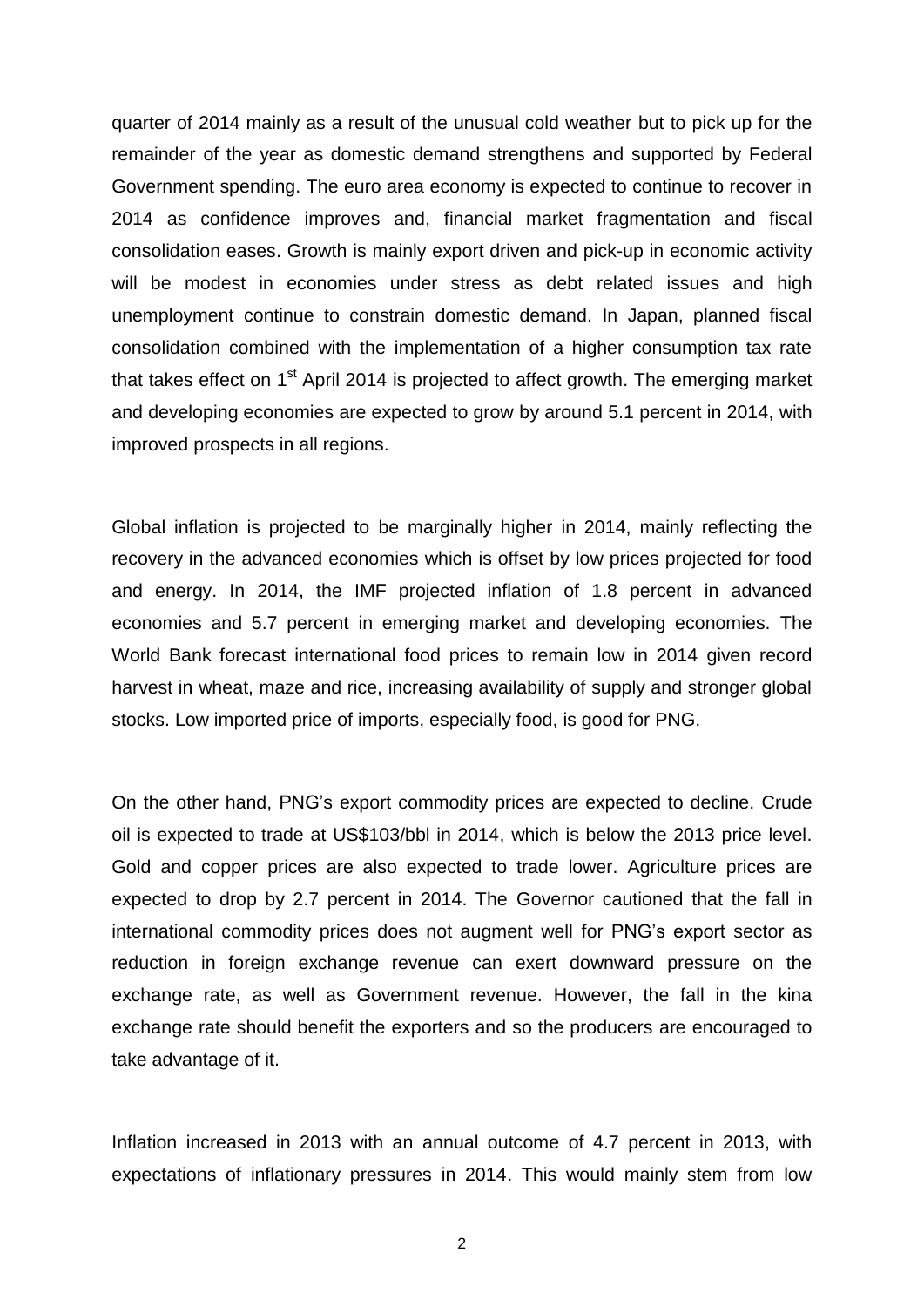export commodity prices and high import demand associated with the Government's fiscal stimulus. As a result, the Bank through its Monetary Policy continued its cautious stance of monetary policy by maintaining its Kina Facility Rate (KFR) at 6.25 percent in the first quarter of 2014.

The daily kina exchange rate depreciated against the US dollar, pound sterling and Euro, while it appreciated against the Australian dollar and Japanese yen in the first quarter of 2014. As of 31<sup>st</sup> March, the kina depreciated against the US dollar by 0.1 percent to 0.4130, sterling by 2.2 percent to 0.2496 and euro by 0.7 percent to 0.3015. It appreciated against the Australian dollar by 3.3 percent to 0.4610 and yen by 2.3 percent to 42.4724.

The level of gross foreign exchange reserves declined to K6, 653.9 (US\$2,781.3) million as of  $31<sup>st</sup>$  March 2014, from K7, 213.8 (US\$3,037.0) million at the end of December 2013. The decline is due to intervention in the foreign exchange market by the Bank of PNG to ease the pace of the depreciation of the kina.

#### **2. OVERVIEW OF THE DEVELOPMENTS IN THE DECEMBER QUARTER OF 2013**

Economic indicators available to the Bank of Papua New Guinea (the Bank) show that growth in economic activity slowed in 2013, compared to 2012.The adverse effects of the winding down of the construction phase of the LNG project and lower international commodity prices and production for most of PNG's mineral and agricultural exports were more than offset by the continued growth in the private sector, supported by higher growth in credit by commercial banks, and increased recurrent and development Government expenditure to yield a moderate overall growth. Part of the increase in private sector and Government activity came from the construction of sporting facilities in preparation of the 2015 Pacific Games. With lower exports and strong import demand, the latter reflecting both the private and public demand, the balance of payments recorded a deficit. Consistent with the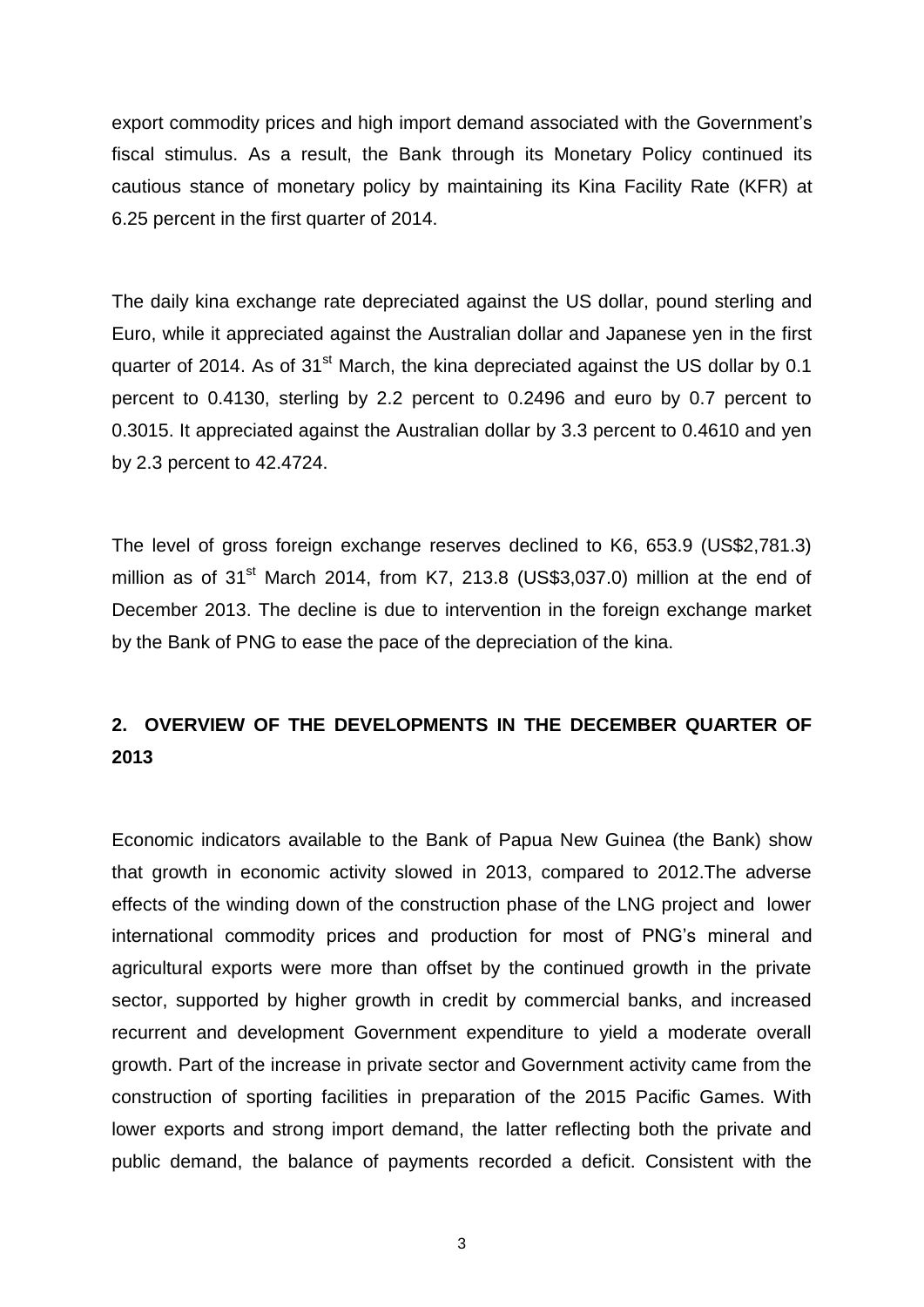developments in the external sector, the kina depreciated against most of the major currencies, including the US dollar and Australian dollar over the year. In the December quarter of 2013, the Trade Weighted Index (TWI) depreciated by 6.1 percent mainly reflecting the depreciation of kina against most trading partners' currencies. Inflation was 4.7 percent in 2013, compared to 1.6 percent in 2012, attributed to high import duty and excise tax rates, higher betelnut prices and some lagged effect of the kina depreciation. With persisting inflationary pressures, the Bank of PNG maintained its stance of monetary policy by keeping the Kina Facility Rate (KFR) at 6.25 percent in the December quarter of 2013.

Data from the Bank's Business Liaison Survey (BLS) show that the total nominal value of sales in the private sector increased by 0.3 percent in the September quarter of 2013, compared to an increase of 9.9 percent in the June quarter. Excluding the mineral sector, sales increased by 4.6 percent in the September quarter, after increasing by 8.4 percent in the June quarter of 2013. Sales increased in all sectors except the mineral and manufacturing sectors. By region, Highlands, Momase and Islands regions recorded increases while Southern, National Capital District (NCD) and Morobe regions recorded declines. Over the twelve months to September 2013, total value of sales declined by 0.2 percent.

The Bank's Employment Index shows that private sector employment increased by 1.5 percent in the December quarter of 2013, compared to a decline of 3.1 percent in the previous quarter. Excluding the mineral sector, employment increased by 1.9 percent, driven primarily by the building and construction sector. Employment increased in all regions except the Highlands and Momase regions. In 2013, the total level of employment increased by 2.5 percent, whilst in the non-mineral sector, it remained stagnant.

Quarterly headline inflation, as measured by the Consumer Price Index (CPI), was 1.9 percent in the December quarter of 2013, compared to an increase of 1.2 percent in the September quarter. There were increases in the 'Transport and communication', 'Rents, council charges fuel/power', 'Drinks, tobacco, and betelnut',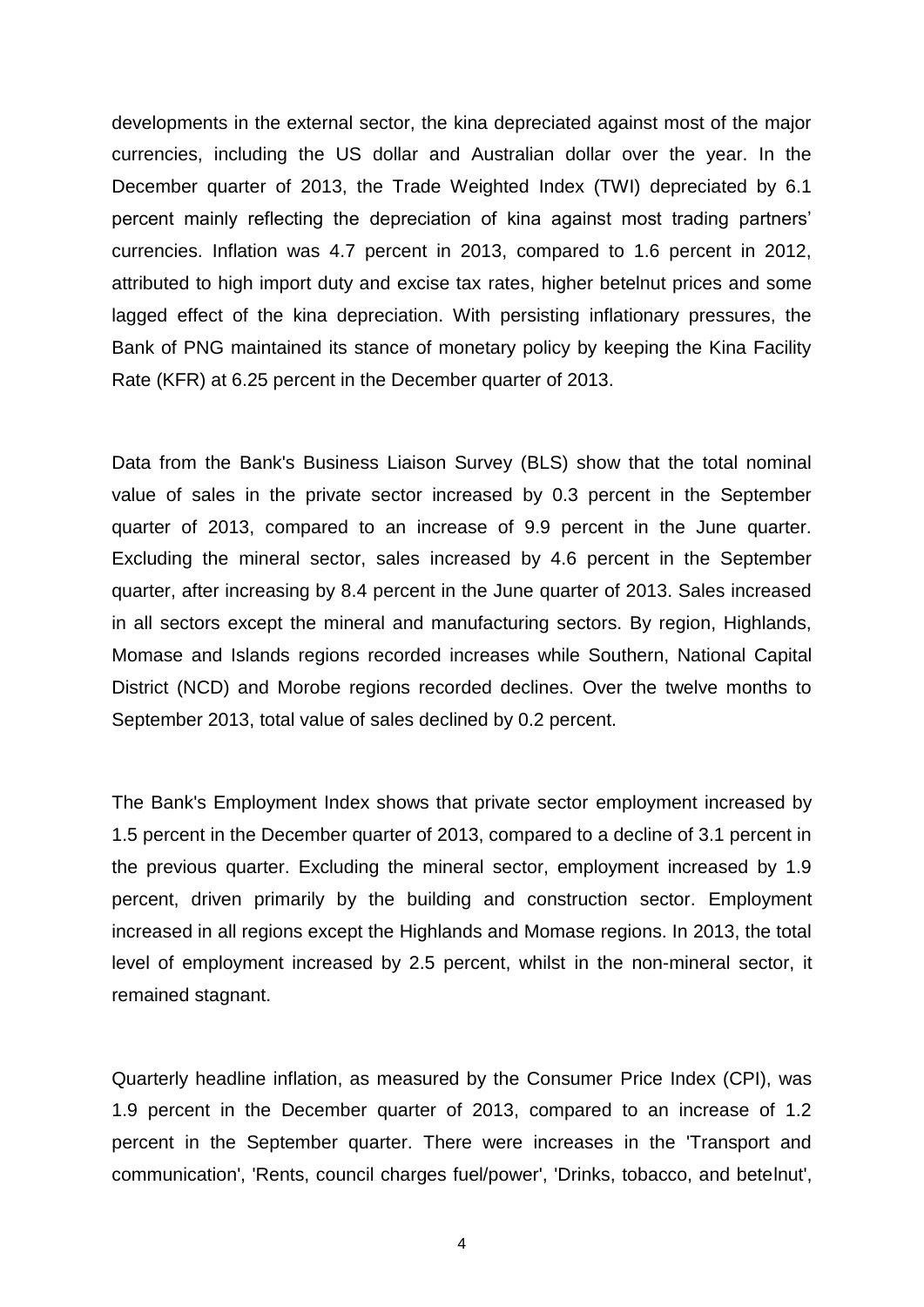and 'Clothing and footwear' expenditure groups, while the 'Household equipment & operations' expenditure group declined. The annual headline inflation was 4.7 percent in the December quarter of 2013, compared to 1.6 percent in the December quarter of 2012. All urban areas recorded price increases except Madang in the December quarter. The annual exclusion based inflation increased by 5.9 percent in 2013, following a decline of 5.2 percent in 2012, while the annual trimmed-mean inflation increased by 1.8 percent in 2013, compared to an increase of 1.1 percent in 2012.

In the December quarter of 2013, the daily average kina exchange rate depreciated against all the major trading partners' currencies. It depreciated against the US dollar by 5.7 percent to 0.4137, Australian dollar by 6.9 percent to 0.4461, pound sterling by 9.8 percent to 0.2552, Japanese yen by 4.3 percent to 41.5048 and euro dollar by 8.3 percent to 0.3037. These movements in the currencies resulted in the Trade Weighted Index (TWI) depreciating by 6.1 percent to 35.24 in the December quarter of 2013 from 37.55 in the September quarter. In 2013, the daily average kina exchange rate depreciated against all the major currencies except yen. It depreciated by 6.9 percent against the US dollar to 0.4469, Australian dollar by 0.4 percent to 0.4619, pound sterling by 5.6 percent to 0.2861. Against the TWI, it depreciated by 7.0 percent to 35.93.

Lower international prices for some of PNG's export commodities resulted in a 12.2 percent decline in the weighted average kina prices in 2013, compared to 2012. There was a 13.6 percent decline in the weighted average kina price of mineral exports, with lower prices of all exports except crude oil. The weighted average price of non-mineral exports declined by 5.9 percent as a result of lower kina prices for all agricultural commodities, logs and marine products with the exception of tea.

The overall deficit in the balance of payments was K1,685 million in 2013, compared to a surplus of K850 million in 2012. This outcome was due to a deficit in the current account, which more than offset a surplus in the capital and financial account.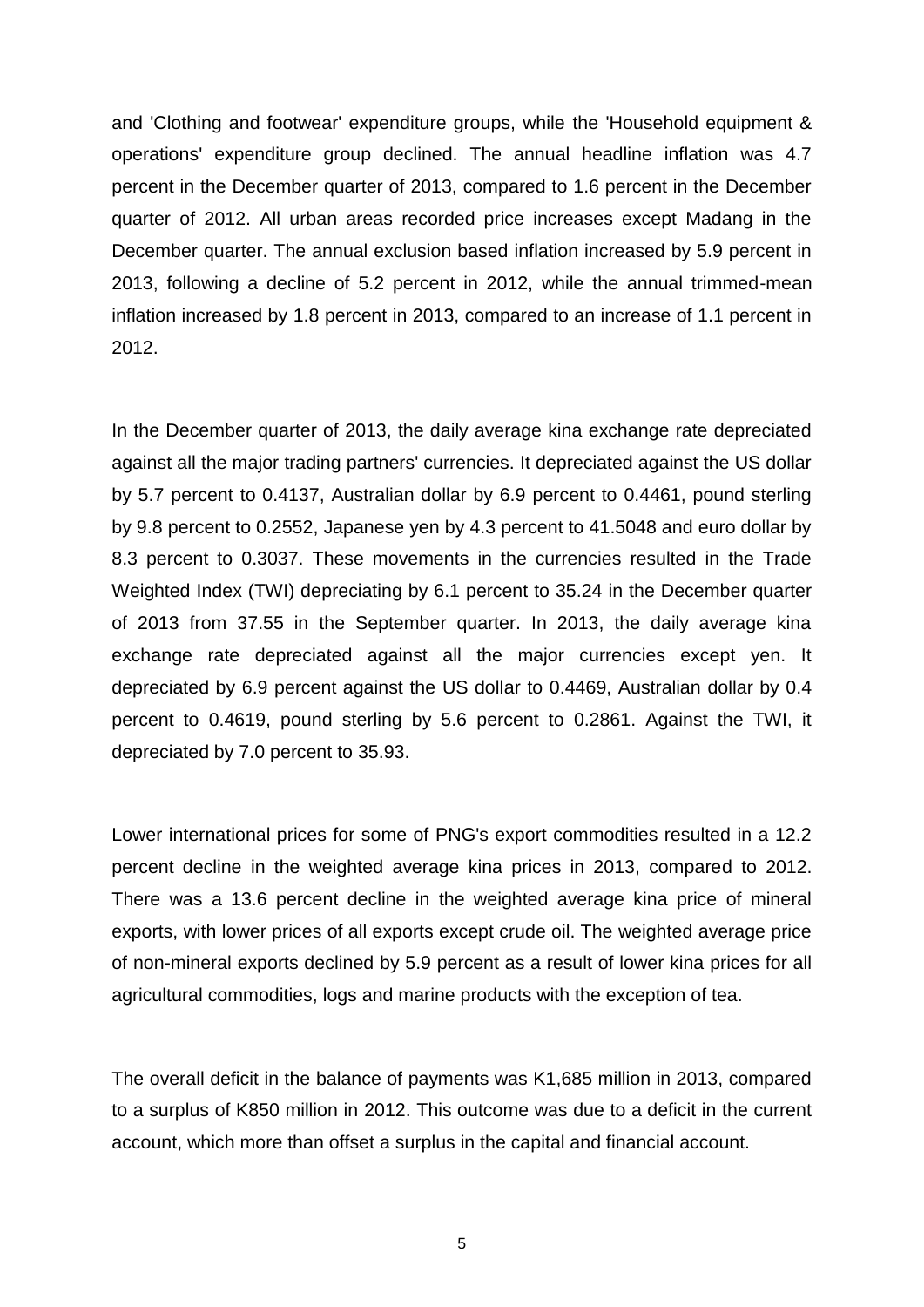The current account recorded a deficit of K7,402 in 2013, compared to a deficit of K7,493 in 2012. The outcome was due to lower trade surplus and higher services and income payments, which more than offset higher transfer receipts.

The capital account recorded a net inflow of K35 million in 2013, compared to K32 million in 2012, reflecting lower transfers by donor agencies through direct project financing. The financial account recorded a net inflow of K5,747 million in 2013, compared to a net inflow of K3,938 million in 2012. The outcome was due to higher net inflows from direct and other investments, reflecting equity inflows and drawdown of loans by the Government and from foreign currency account balances of the mineral companies. These combined with loan drawdown for the PNG LNG project to fund the final phase of construction.

The level of gross foreign exchange reserves at the end of December 2013 was K6,841.8 (US\$2,854.7) million, sufficient for 7.2 months of total and 10.6 months of non-mineral import covers.

The Bank maintained a neutral stance of monetary policy by keeping the KFR unchanged at 6.25 percent over the December quarter of 2013, following low inflation outcomes in 2013. Domestic interest rates moved upwards between the end of September and December 2013. The Bank continued to utilize its Open Market Operation (OMO) instruments in the conduct of monetary policy in the December quarter of 2013. There was a net retirement of Central Bank Bills (CBBs) totaling K435.2 million during the quarter. The Government also made a net retirement of K83.3 million in Treasury bills, while issuing a total of K599.7 million of Inscribed stocks. The Cash Reserve Requirement (CRR) was increased from 8.0 percent to 9.0 percent in the December quarter of 2013. The increase in CRR and issuance of Inscribed stocks assisted in diffusing some of the excess liquidity in the banking system.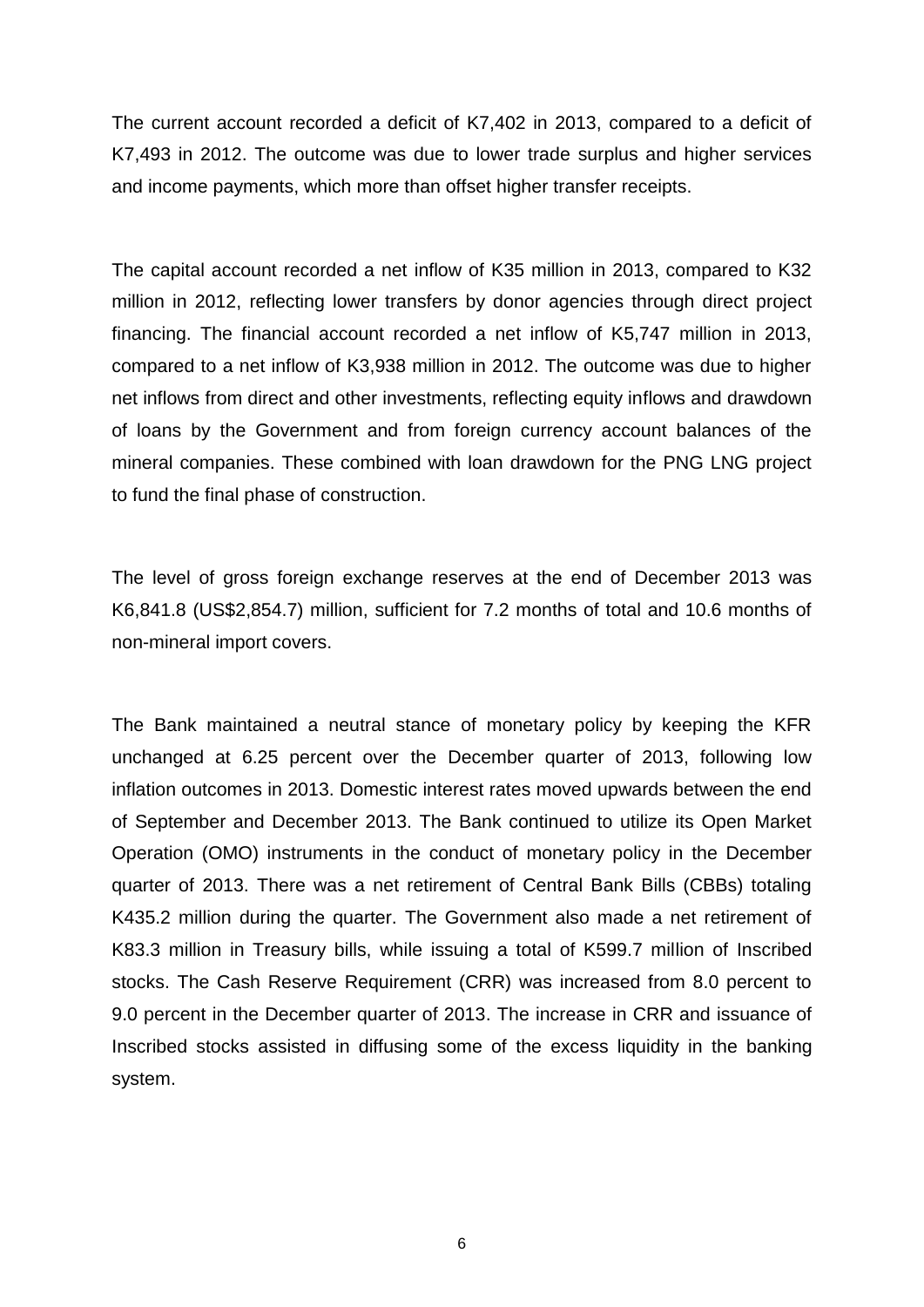The average level of broad money supply (M3\*) increased by 1.2 percent in the December quarter of 2013, compared to an increase of 2.6 percent in the September quarter. This outcome was mainly influenced by an increase in average net claims on the Central Government as a result of net issuance of securities and drawdown of Government deposits, combined with an increase in average private sector credit. The average net domestic claims outstanding, excluding net claims on the Central Government, increased by 2.5 percent in the December quarter of 2013, following an increase of 3.1 percent in the September quarter. The average level of monetary base (reserve money) increased by 3.4 percent in the December quarter of 2013, following an increase of 5.2 percent in the previous quarter.

The Net Foreign Assets (NFA) of financial corporations, comprising depository corporations (DCs) and other financial corporations (OFCs), decreased by 12.1 percent to K9,456.1 million in the December quarter of 2013, compared to an increase of 11.8 percent in the September quarter of 2013. This resulted from decreases in the NFAs of the Central Bank, ODCs and OFCs. Net claims on the Central Government increased by K732.3 million to K4,657.2 million in the December quarter of 2013, compared to an increase of K908.4 million in the previous quarter. This was a result of the issuance of Government securities to finance the Budget deficit.

In the December quarter of 2013, total domestic credit extended by financial corporations to the private sector, public non-financial corporations, provincial and local level governments, and other financial corporations, increased by K236.7 million to K12,197.5 million, compared to an increase of K205.9 million in the previous quarter. This was mainly due to an increase of K264.8 million in credit to the private sector. The growth in private sector credit reflected advances by the ODCs to the manufacturing, commerce, 'mining and quarrying', 'hotels and restaurants' and 'real estate, renting and business services' sectors. The annualized growth in domestic credit, excluding Central Government, was 15.3 percent in the December quarter of 2013, compared to 7.2 percent in the previous quarter.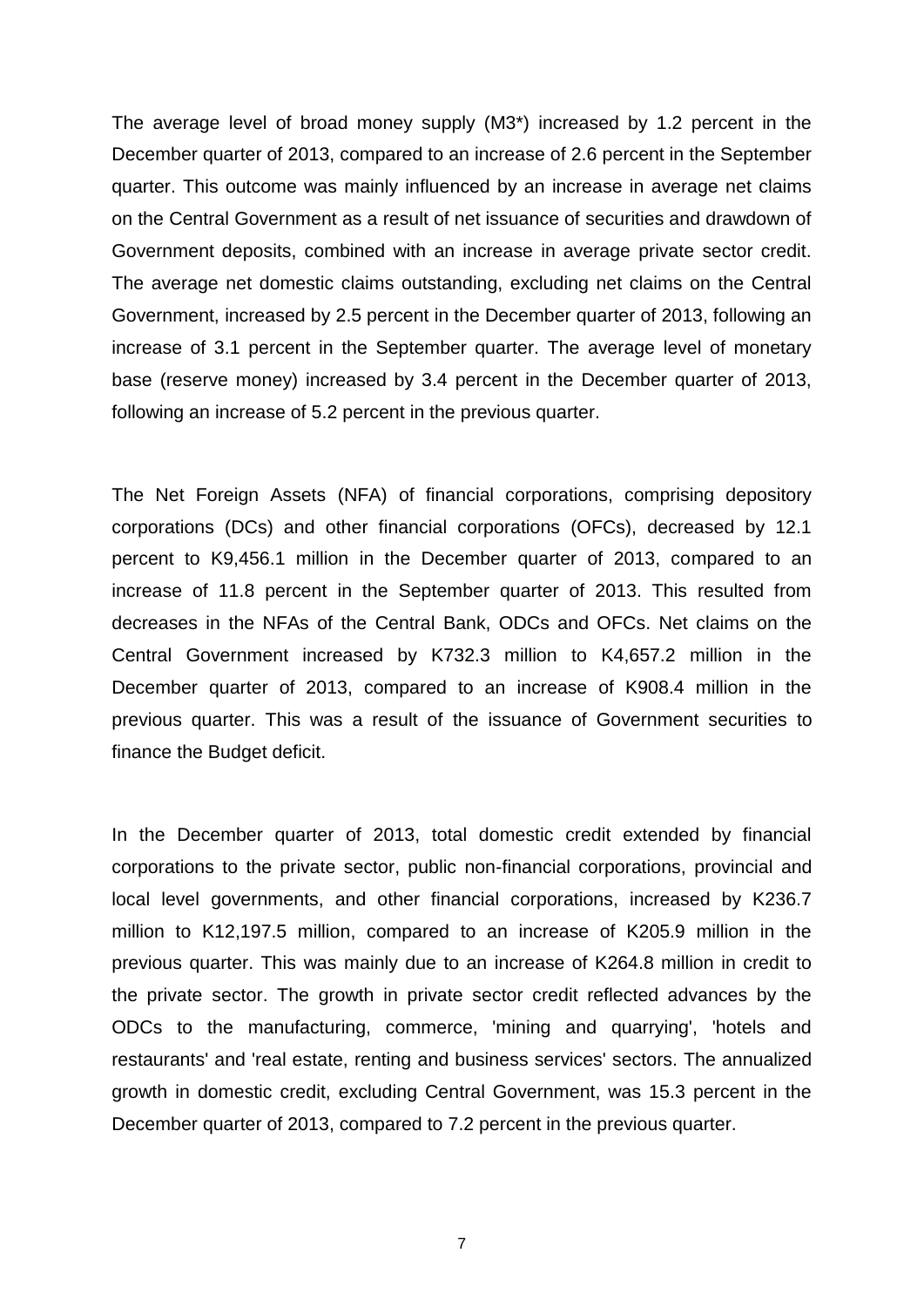Preliminary estimates of the fiscal operations of the National Government in 2013 showed an overall deficit of K2,497.8 million, compared to a deficit of K1,377.9 million in 2012. This represents 4.2 percent of nominal Gross Domestic Product (GDP) and reflected higher expenditure.

Total revenue, including foreign grants, in 2013 was K9,374.6 million, 2.0 percent lower than the receipts collected in 2012. This represents 89.4 percent of the 2013 revised budgeted revenue. The decrease in revenue resulted from lower excise duties, dividend payments and foreign grants.

Total expenditure was K11,872.4 million in 2013, 8.5 percent higher than in 2012 and represents 89.8 percent of the revised budgeted appropriation for 2013. This resulted from higher expenditures in both the recurrent and development budgets.

The budget deficit of K2,497.8 million in 2013, was financed from net external borrowing from concessional sources of K299.5 million and domestic sources of K2,198.3 million. External borrowing totaled K344.8 million, which more than offset loan repayments of K19.6 million to commercial and K25.7 million to extraordinary sources. Domestic financing comprised of a net issuance of Government securities totaling K2,185.7 million and K264.1 million to ODCs and OFCs, respectively. These more than offset net withdrawals of Government deposits of K65.7 million at the Central Bank and cheques presented for payment by other resident sectors totaling K188.8 million.

Total public (Government) debt outstanding at the end of 2013 was K11,619.9 million, K3,269.7 million higher than in 2012. Both domestic and external debts increased over the period. The increase in domestic debt resulted from higher net issuance of Treasury bills and Inscribed stocks, while the increase in external debt mainly reflected higher net borrowings combined with the depreciation of the kina. This resulted in the debt to nominal GDP ratio increasing to 32.7 percent in 2013, compared to 25.6 percent in 2012.